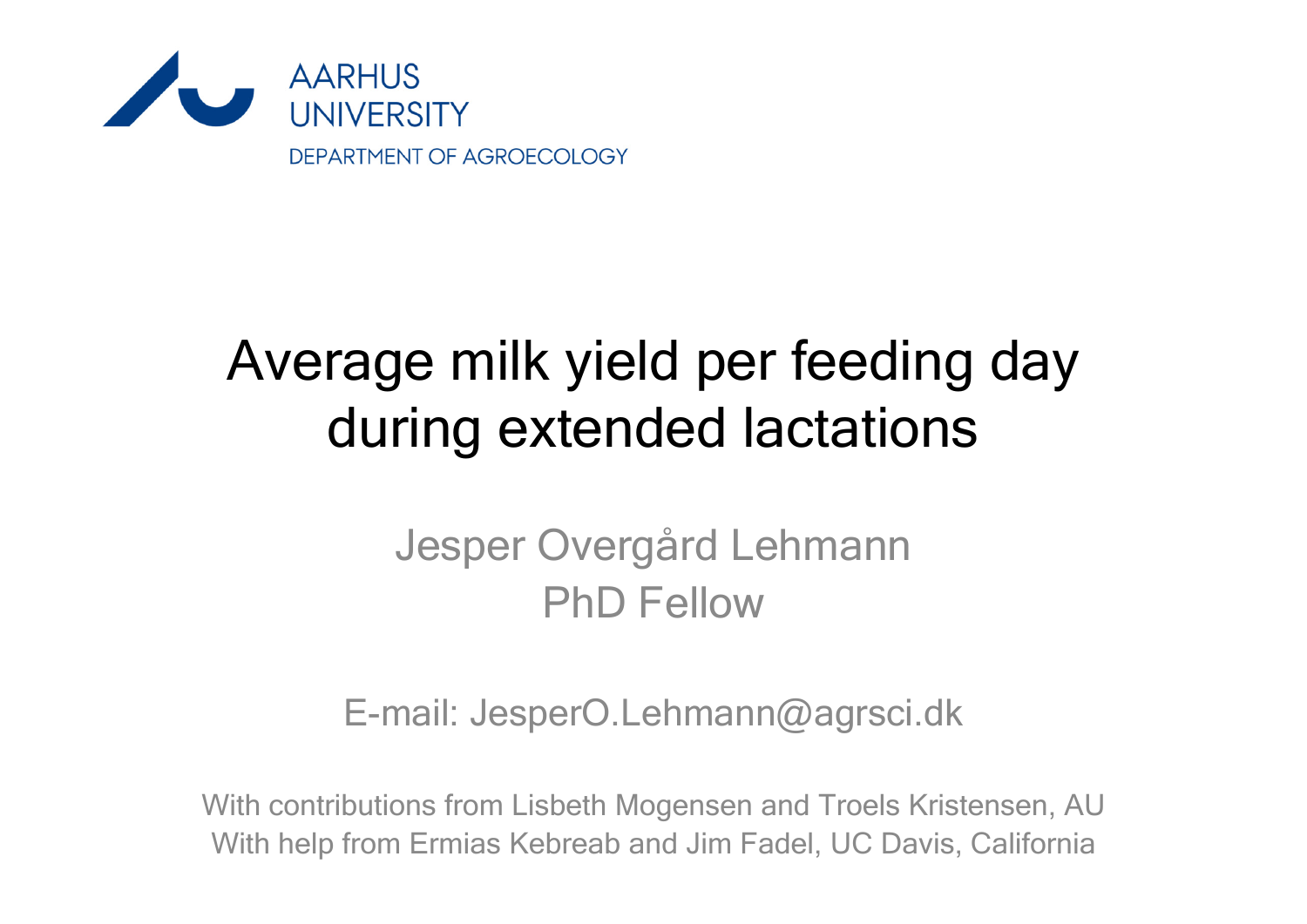# Outline of presentation

- Why extended lactations?
- Private herds with extended lactations
- Fitting sparse milk recordings
- Extended lactation curves
- Results
- Key points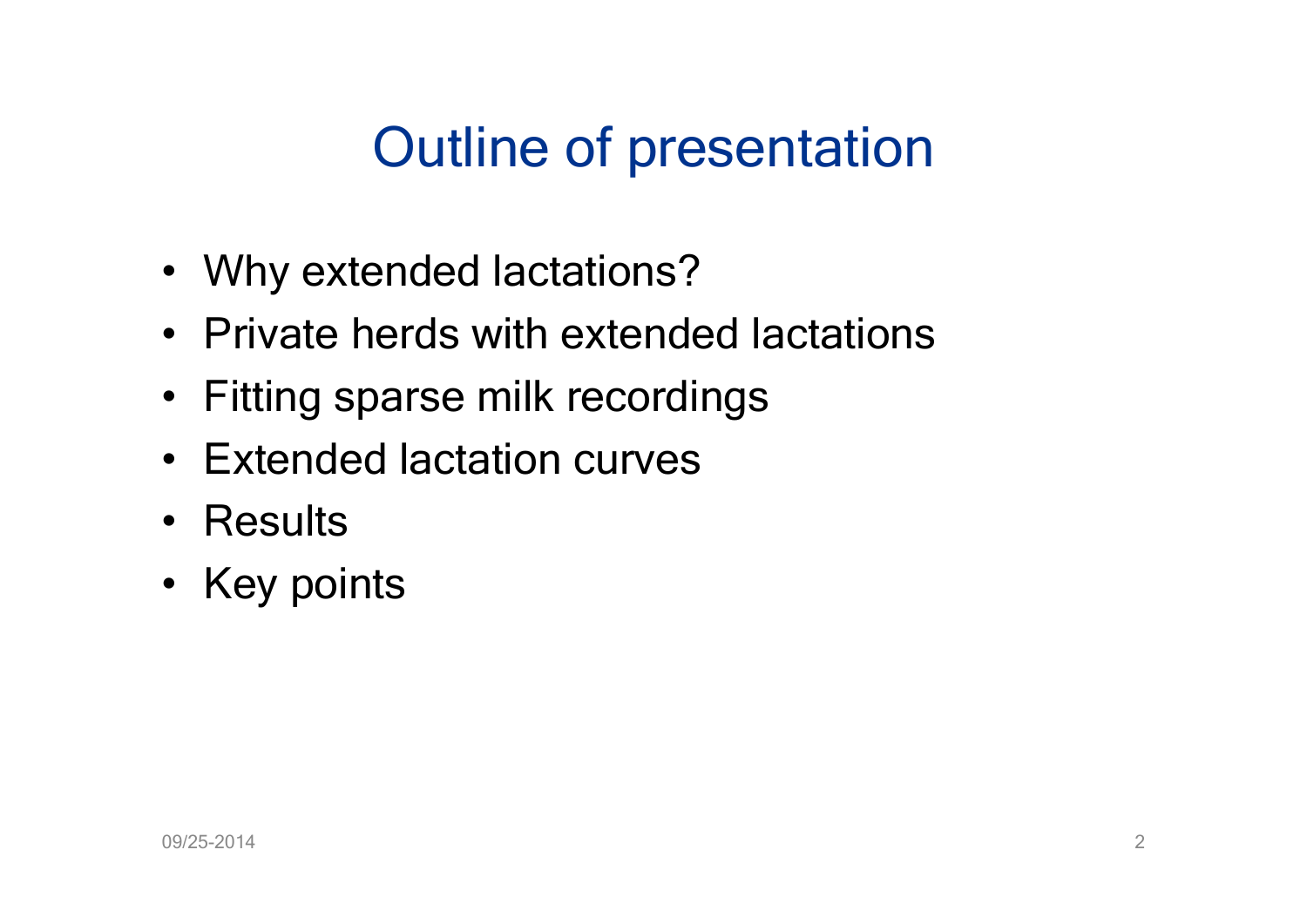## The logic behind extended lactation

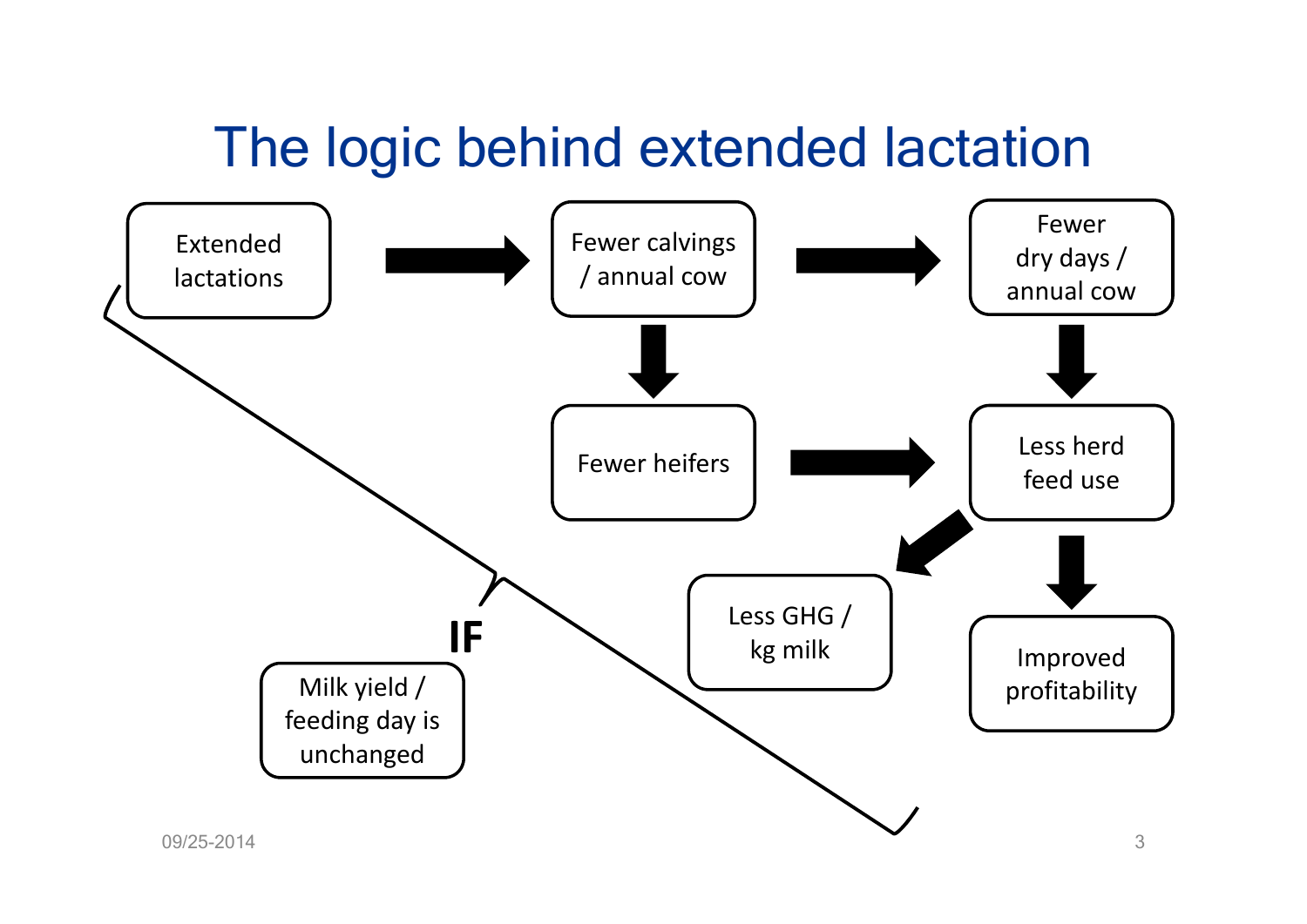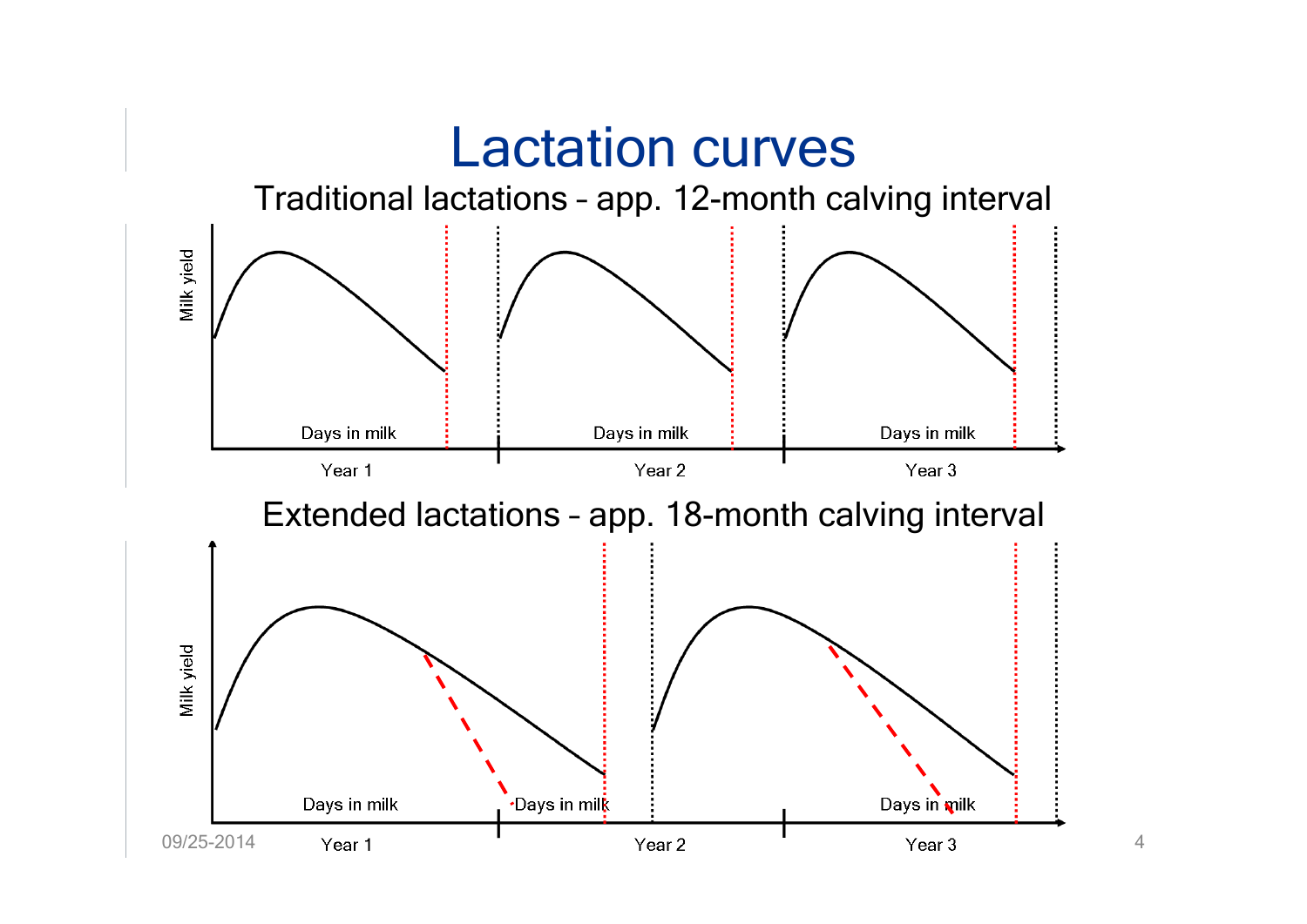### Private herds with extended lactations

| <b>Herd characteristic</b> | Herd 1       | Herd 2   | Herd 3       | Herd 4 |
|----------------------------|--------------|----------|--------------|--------|
| No of cows                 | 162          | 93       | 158          | 112    |
| <b>Breed</b>               | Holstein     | Holstein | Cross        | Jersey |
| ECM / cow / year           | 11,274       | 10,099   | 7.669        | 7.090  |
| Replacement, %             | 40           | 25       | 42           | 23     |
| <b>Milking system</b>      | Parlour - 3x | Robot    | Parlour - 2x | Robot  |
| Grazing                    | N٥           | Yes      | Yes          | Yes    |

- ECM recordings: Jan 2007 May 2013
- 1,320 completed lactations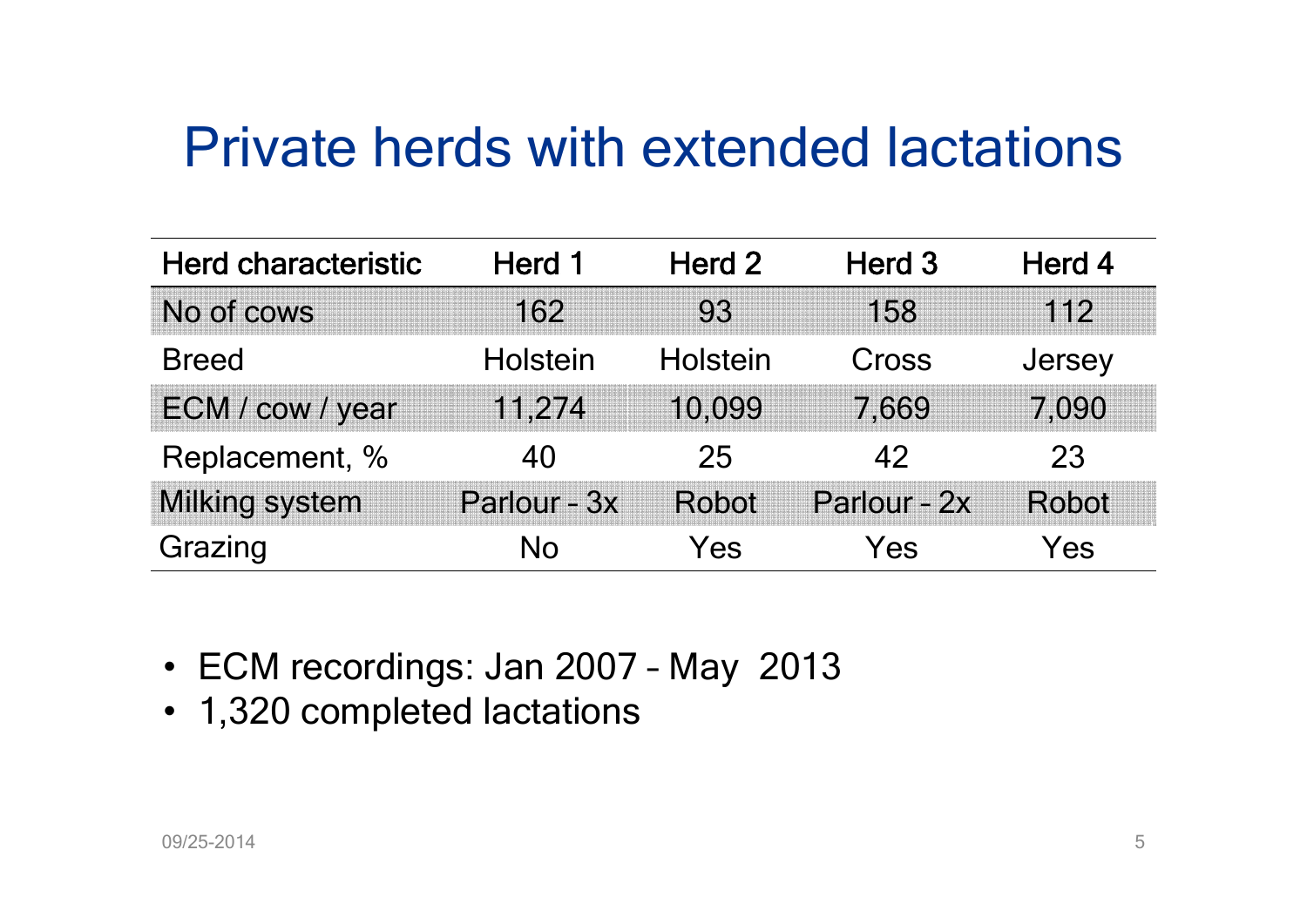### Days to first insemination



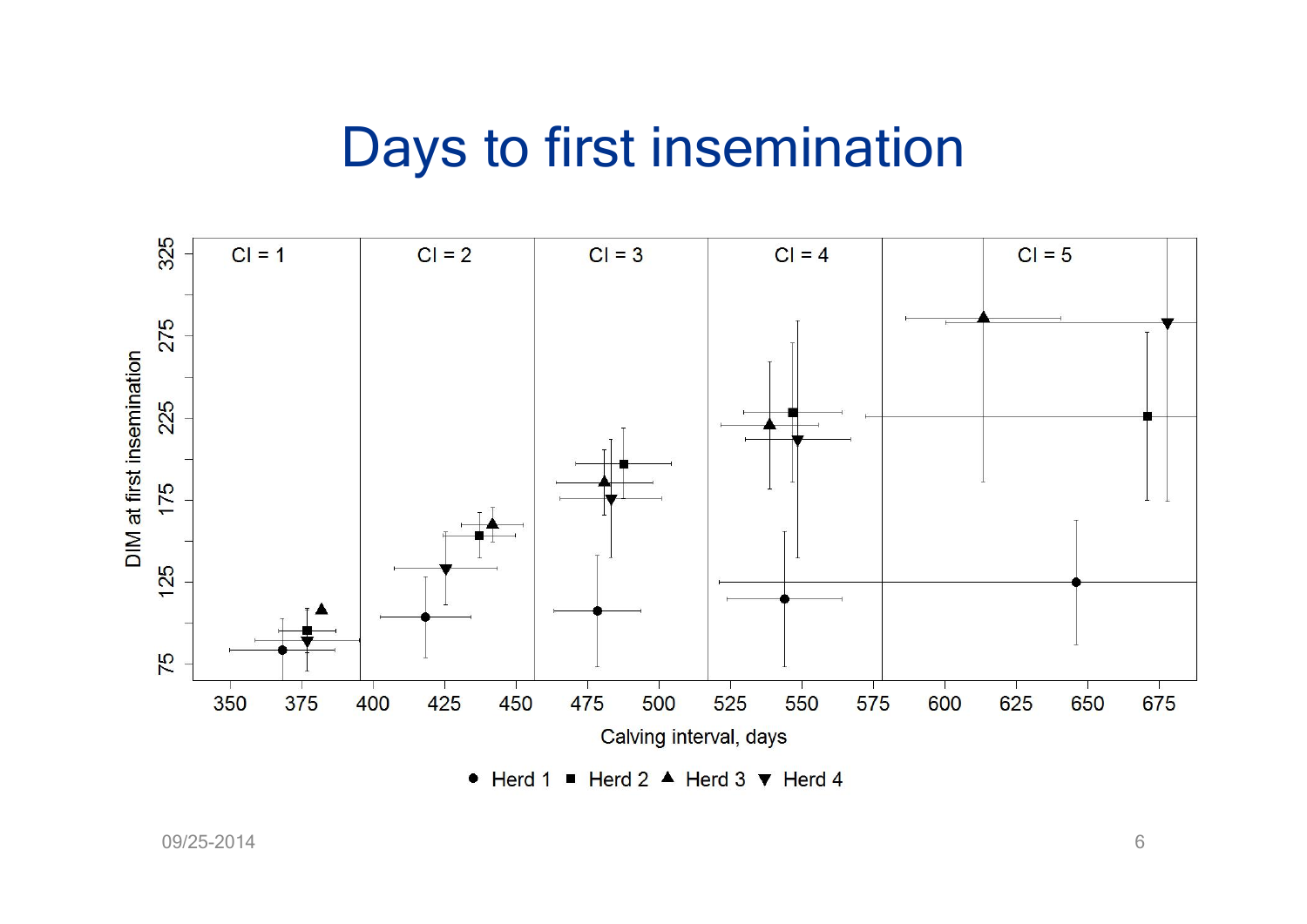## Fitting sparse milk recordings

#### **Considerations**

- Aim total yield, peak
- •Distance between record
- $\bullet$ Management variation
- $\bullet$ Calving interval
- •Disease effect
- $\bullet$ Incomplete lactations
- Drying off
- Milk yield at day one

#### Standard methods

| <b>Type</b>           | # par | <b>Reference</b>   |
|-----------------------|-------|--------------------|
| Logarithmic           |       | <b>Brody, 1923</b> |
| Incompl. Gamma        |       | Wood, 1967         |
| Exp. + linear         |       | Wilmink, 1987      |
| Mech. diff. eq.       |       | Dijkstra, 1997     |
| <b>Legendre Polyn</b> |       | Schaeffer, 1990    |
|                       |       |                    |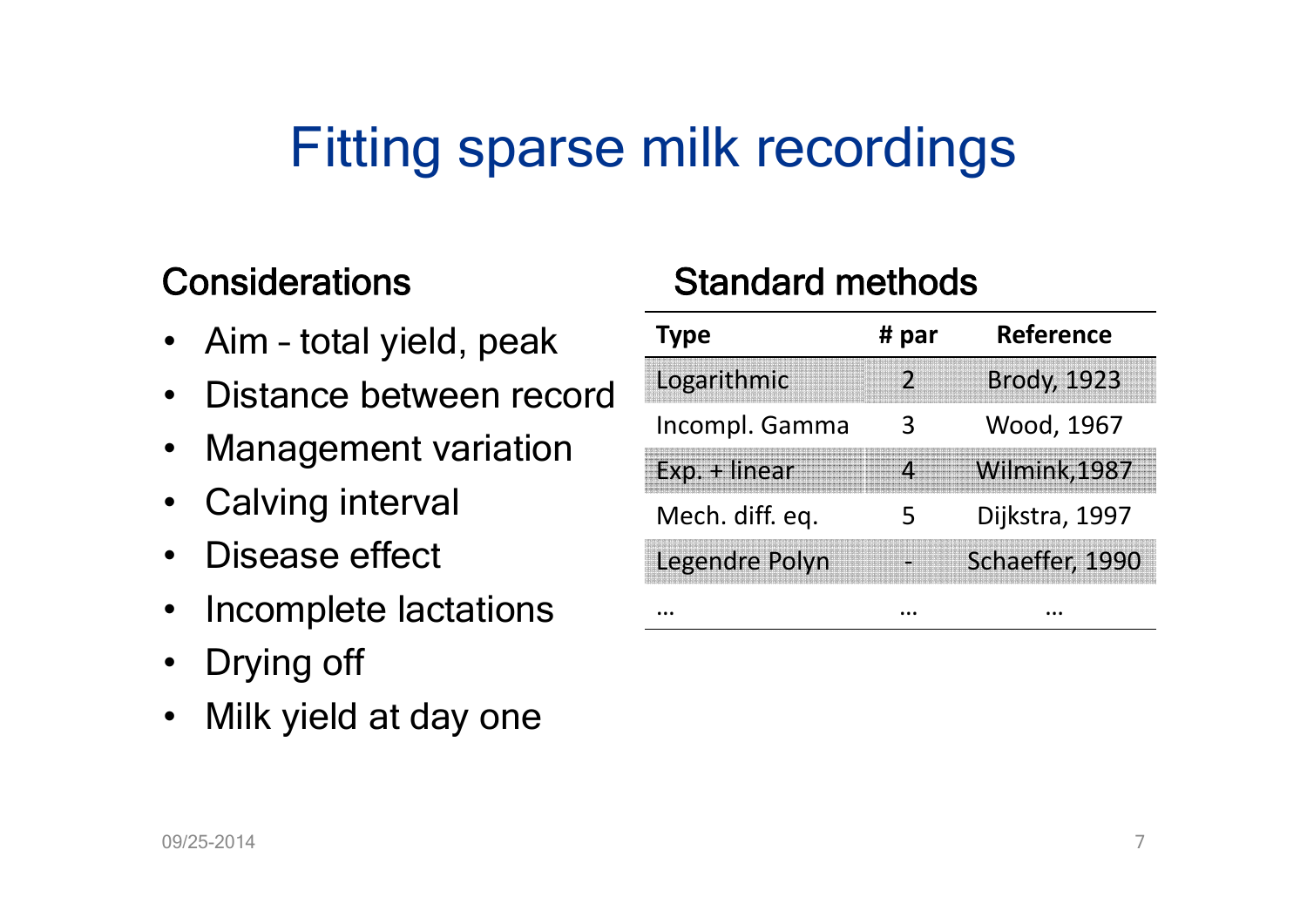### First parity lactation curves – Herd 1



09/25-2014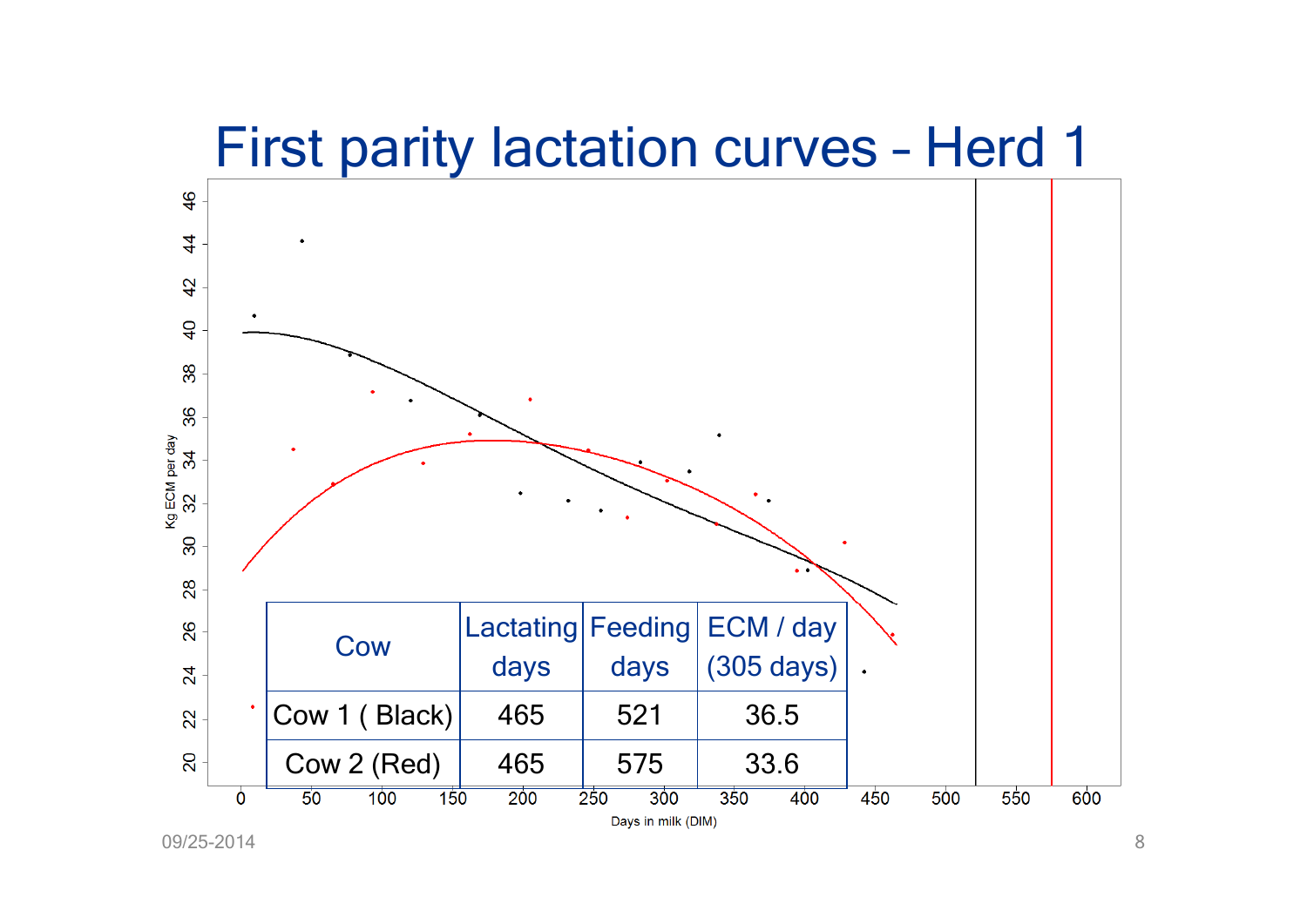### Third parity lactation curves – Herd 1



09/25-2014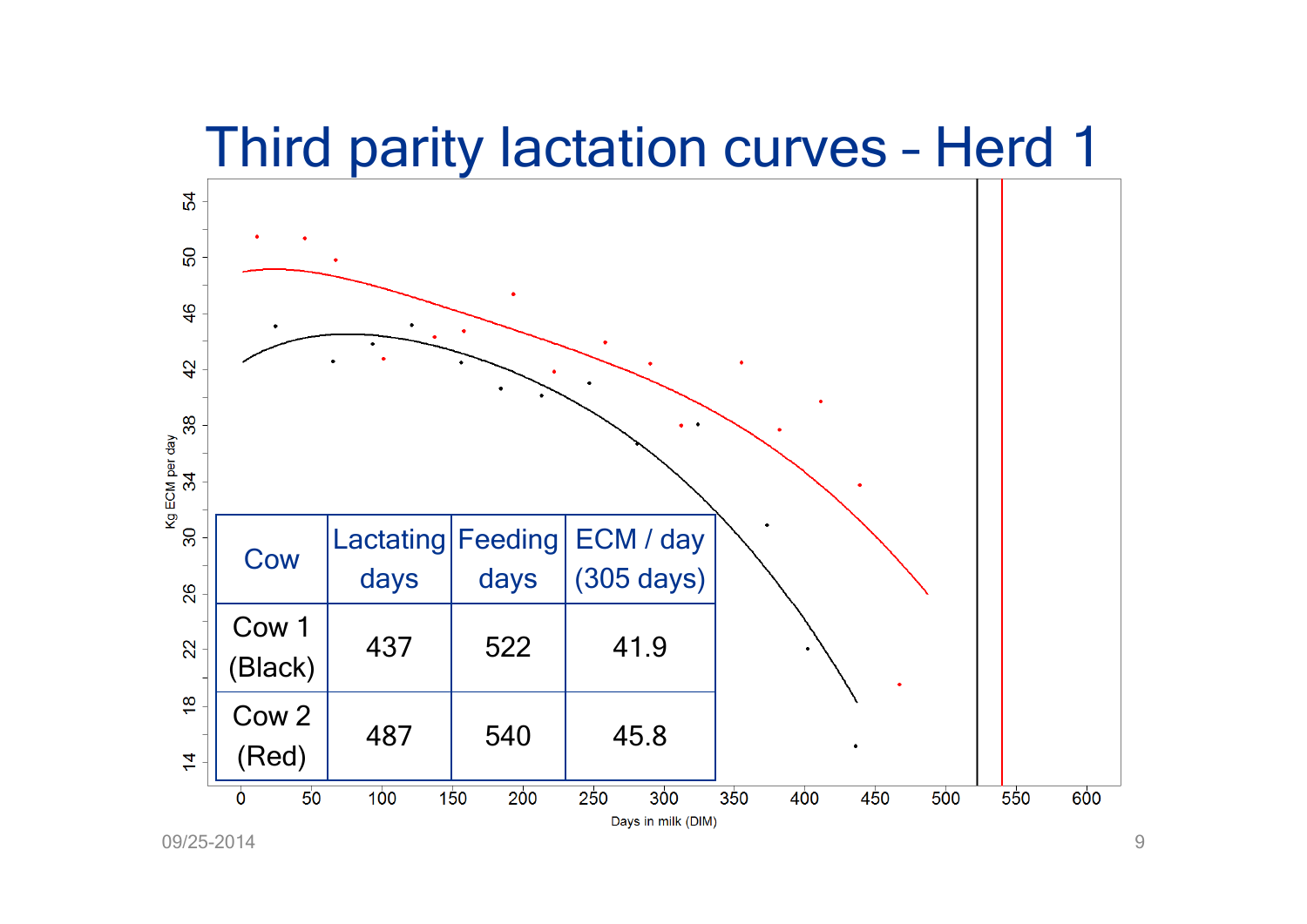### Mean kg ECM per feeding day



09/25-2014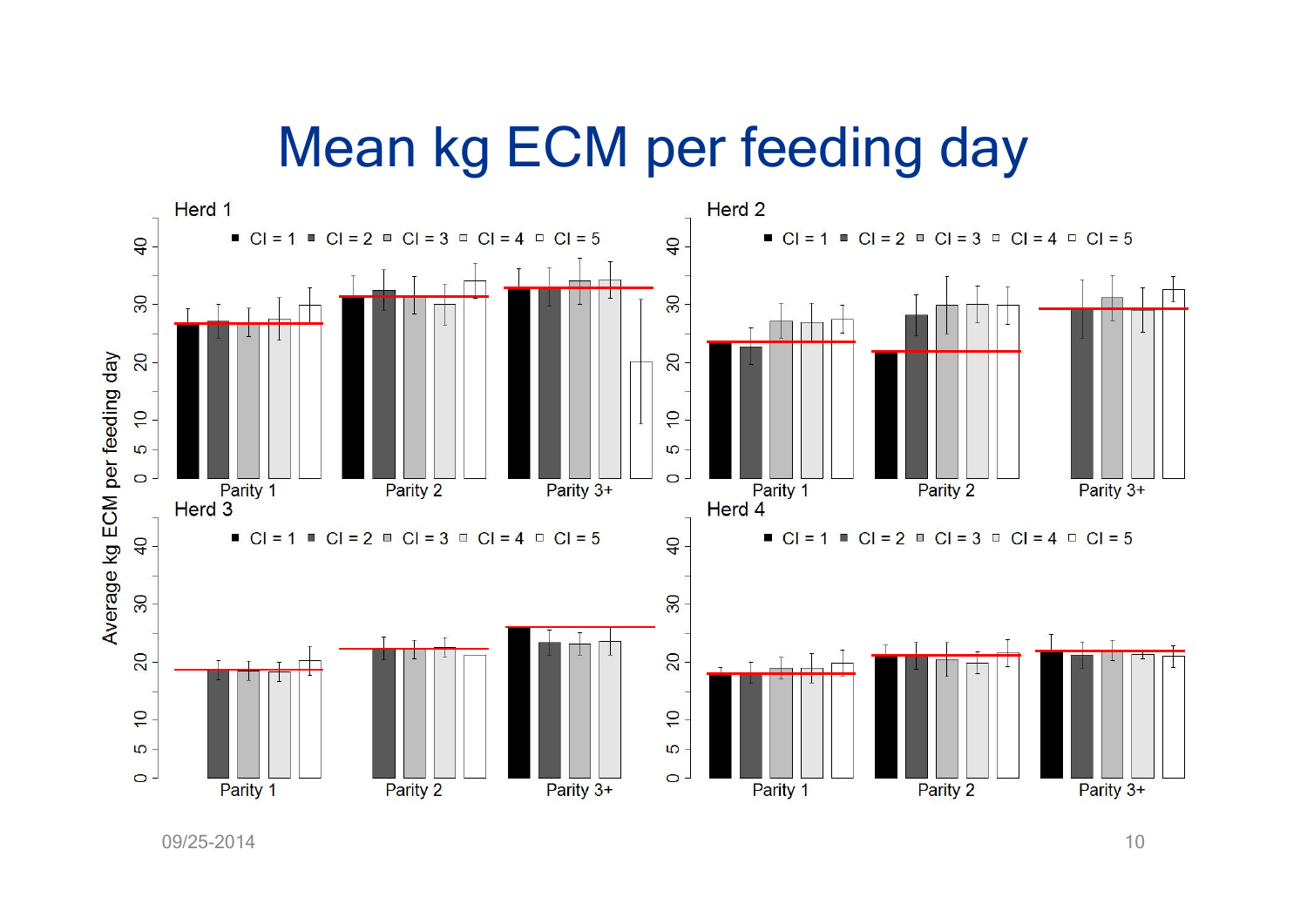## Kg ECM per feeding day, mean ± sd

| Parity 1                  |                                  |                                           |                               | Parity 3+                       |                              |                                      |                                 |                                 |                                |                                  |
|---------------------------|----------------------------------|-------------------------------------------|-------------------------------|---------------------------------|------------------------------|--------------------------------------|---------------------------------|---------------------------------|--------------------------------|----------------------------------|
| CI                        | < 13                             |                                           |                               | $13 < 15$   15 < 17  17 < 19    | 19<                          | < 13                                 |                                 | $13 < 15$   15 < 17  17 < 19    |                                | 19<                              |
| $\blacksquare$<br>Herd    | $26.8 \pm$<br>2.5<br>$(n = 124)$ | $27.1 \pm$<br>2.9<br>$(n = 75)$           | $26.9 +$<br>2.5<br>$(n = 21)$ | $27.6 \pm$<br>3.7<br>$(n = 8)$  | $29.9 +$<br>3.0<br>$(n = 9)$ | $32.9 +$<br>3.3<br>$(n = 53)$        | $33.0 \pm$<br>3.4<br>$(n = 32)$ | $34.1 \pm$<br>4.0<br>$(n = 10)$ | $34.3 \pm$<br>3.2<br>$(n = 6)$ | $20.2 \pm$<br>10.8<br>$(n = 2)$  |
| $\mathbf{\Omega}$<br>Herd | $NA +$<br><b>NA</b><br>$(n = 0)$ | $18.7 \pm$<br>1.7<br>$(n = 105)$ (n = 82) | $18.5 \pm$<br>1.6             | $18.3 \pm$<br>1.7<br>$(n = 18)$ | $20.3 +$<br>2.6<br>$(n = 2)$ | $26.1 \pm$<br><b>NA</b><br>$(n = 1)$ | $23.4 \pm$<br>2.1<br>$(n = 60)$ | $23.2 \pm$<br>1.9<br>$(n = 56)$ | $23.6 \pm$<br>2.4<br>$(n = 5)$ | $NA +$<br><b>NA</b><br>$(n = 0)$ |